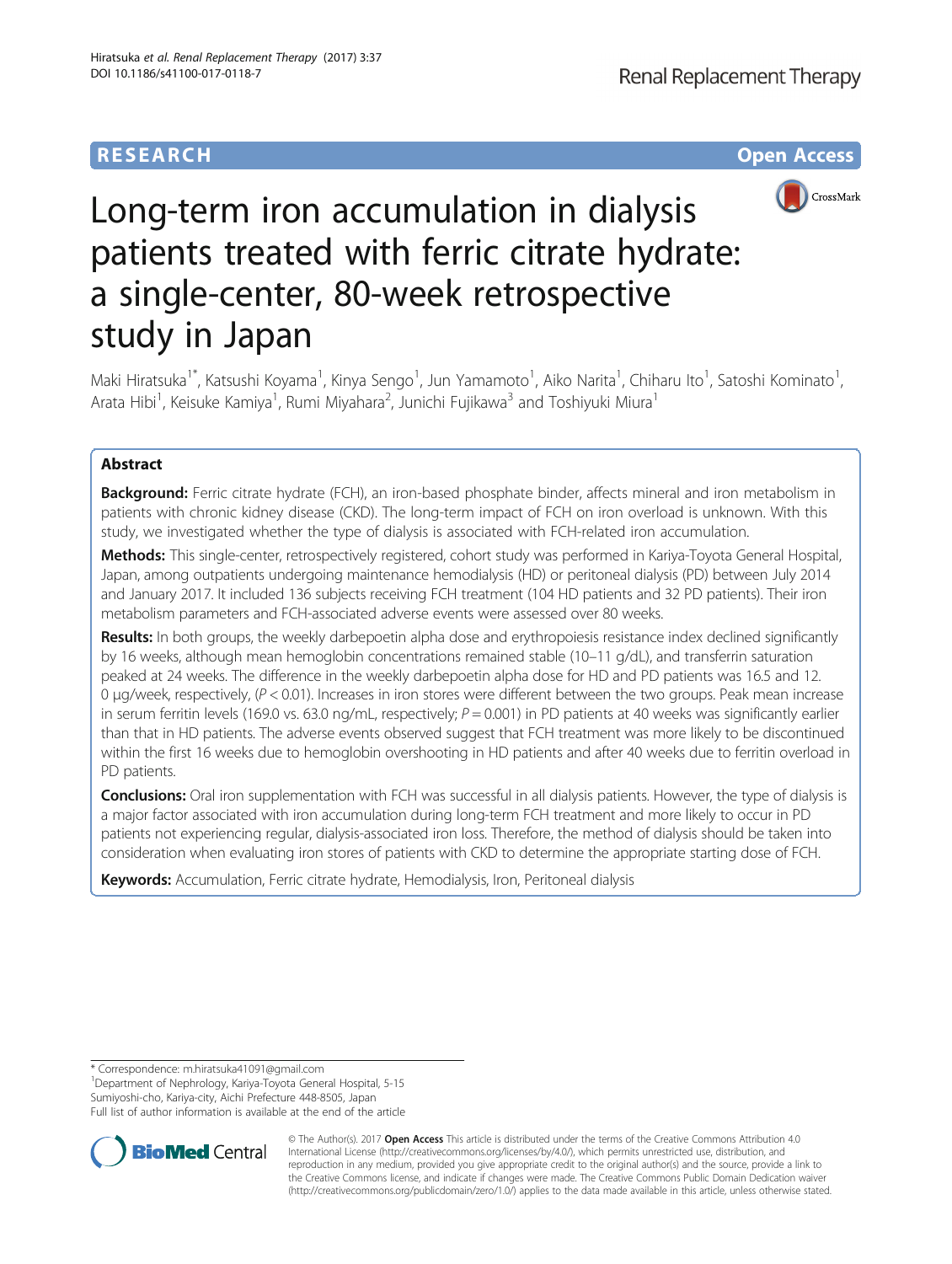## Background

Ferric citrate is a non-calcium, iron-based phosphate binder indicated for the control of serum phosphorus levels in chronic kidney disease (CKD) patients [\[1](#page-6-0)–[3\]](#page-6-0). It is used to replete iron stores in iron deficiency anemia and reduces the requirement of intravenous iron and erythropoiesis stimulating agents (ESA) [[4](#page-6-0)] and thus, ferric citrate is a dual-purpose therapeutic agent for dialysis patients. Recent studies reported that administration of ferric citrate led to decreased levels of serum fibroblast growth factor 23 (FGF23) independent of phosphate [[3](#page-6-0), [5](#page-6-0)], reduced the cost of anemia-management therapies [[6](#page-6-0)], and was associated with fewer hospitalizations and associated costs [[7](#page-6-0)].

The 2012 Kidney Disease: Improving Global Outcomes (KDIGO) guidelines recommend intravenous rather than oral iron therapy for end-stage renal disease (ESRD) dialysis patients who require ESA and/or iron supplementation, based on the higher efficacy of hemoglobin concentrations [[8](#page-6-0)]. However, recent studies have focused on reevaluating the safety and availability of oral iron therapy that simultaneously delivers iron via intestinal absorption [[9](#page-6-0)].

Ferric citrate hydrate (FCH, Riona®), approved in January 2014, contains 60 mg ferric iron per 250 mg tablet. Prescribing information warns that iron absorption from it may lead to excessive elevations in iron stores. Potential adverse effects, particularly iron overload due to long-term FCH use in clinical practice, are unknown. Therefore, the aim of this study was to evaluate indices of iron metabolism in hemodialysis (HD) and peritoneal dialysis (PD) patients over 80 weeks and determine whether the type of dialysis was associated with iron accumulation in ESRD patients treated with FCH.

## Methods

### Study design

This retrospective, cohort study was performed at a single center where outpatients have maintenance dialysis managed by the Kariya-Toyota General Hospital, Aichi Prefecture, Japan. Indicators of iron metabolism in response to FCH therapy were compared between HD and PD patients over 80 weeks.

#### Subjects

Medical records for all patients treated at the center from July 2014 to January 2017 identified a total of 291 patients who underwent HD or PD. Of these, 136 patients treated with FCH were included in this study (Fig. [1](#page-2-0)). Hybrid dialysis patients (PD 6 days/week plus HD 4 h/week) were categorized as combination PD patients.

Inclusion criteria include serum phosphate >6.0 mg/dL, serum ferritin <100 ng/dL, percent transferrin saturation (TSAT) <20%, or investigator's decision. For the remaining 155 patients not treated with FCH, the exclusion criteria was hepatic dysfunction, chronic inflammatory disease, red blood cell transfusion during the study period, malnutrition, malignancy, gastrointestinal disorder, or investigator's decision. Of the patients with FCH treatment  $(n = 136)$ , those treated for less than 16 weeks or did not achieve a mean FCH dose of 500 mg/day were also excluded, based on a previous study showing that iron stores were elevated after 16 weeks of FCH therapy [[10](#page-6-0)]. Thus, a total of 87 patients treated with FCH were included in the final analysis: 62 HD patients, 25 PD patients (7 patients received combination PD). For all patients, the attending nephrologists regulated FCH dosage according to the Japanese Society for Dialysis Therapy (JSDT) guidelines: phosphorus 3.5– 6.0 mg/dL, hemoglobin 10–13 g/dL, or ferritin under 300 ng/dL [\[11,](#page-6-0) [12](#page-7-0)]. PD patients did not combine any other oral or intravenous iron if on FCH, whereas some HD patients had intravenous iron (40 mg saccharated iron oxide) after weekly hemodialysis for 5 weeks (Fig. [2\)](#page-2-0).

There were 49 males and 38 females, mean age was 61.9  $\pm$  12.5 years, and mean dialysis duration was 5.81  $\pm$ 5.90 years (Table [1\)](#page-3-0). The primary causes of chronic renal dysfunction were diabetes mellitus 40 (46.0%), chronic glomerulonephritis 17 (19.5%), glomerulosclerosis 13 (15.0%), and others 17 (19.5%).

## Parameters

Parameters of mineral and iron metabolism were routinely measured and included in this study. Phosphorus and hemoglobin were evaluated every 2–3 weeks, whereas serum ferritin, reticulocyte count, and TSAT were evaluated every 8 weeks. Weekly ESA doses were recorded and converted to equivalent darbepoetin alpha doses (conversion ratio 1:1:200). Serum ferritin was measured by a turbidimetric latex immunoassay using the LT auto Wako ferritin kit (Wako Pure Chemical Industries, Japan). Since iron metabolism is influenced by an acute phase reactant, we investigated C-reactive protein (CRP) levels over time and avoided the data when CRP was over 1.0 mg/dL.

The primary endpoint was change in parameters of iron metabolism and weekly ESA doses from baseline to the end of treatment at 80 weeks. The safety endpoints were adverse events defined as changes in subjective symptoms or laboratory data. Thirteen baseline patient characteristics including the method of dialysis, diabetes mellitus, body mass index (BMI), serum phosphorus, mean FCH dose, hemoglobin, reticulocyte count, erythropoietin resistance index (ERI), TSAT, serum ferritin, albumin, CRP, and β2 microglobulin were also assessed as independent risk factors for their association with increased serum ferritin from baseline to 40 weeks.

## Statistical analysis

Data were presented as means ± standard deviation. The repeated measures single-factor ANOVA was used to measure changes in the ESA dose, ERI, TSAT, and ferritin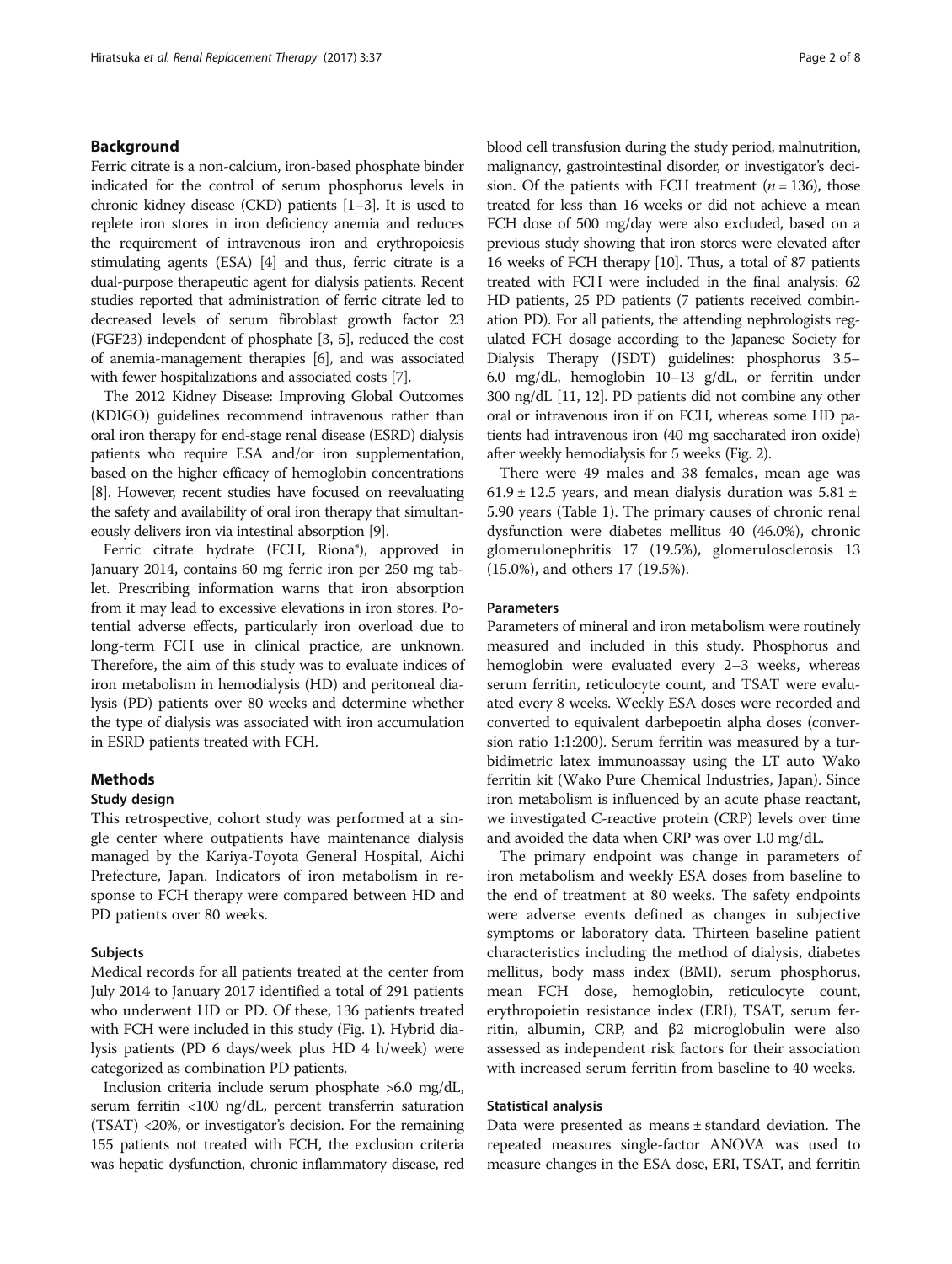

<span id="page-2-0"></span>



PD over 80 weeks. HD hemodialysis, PD peritoneal dialysis, FCH ferric citrate hydrate, P serum phosphate, IV iron intravenous iron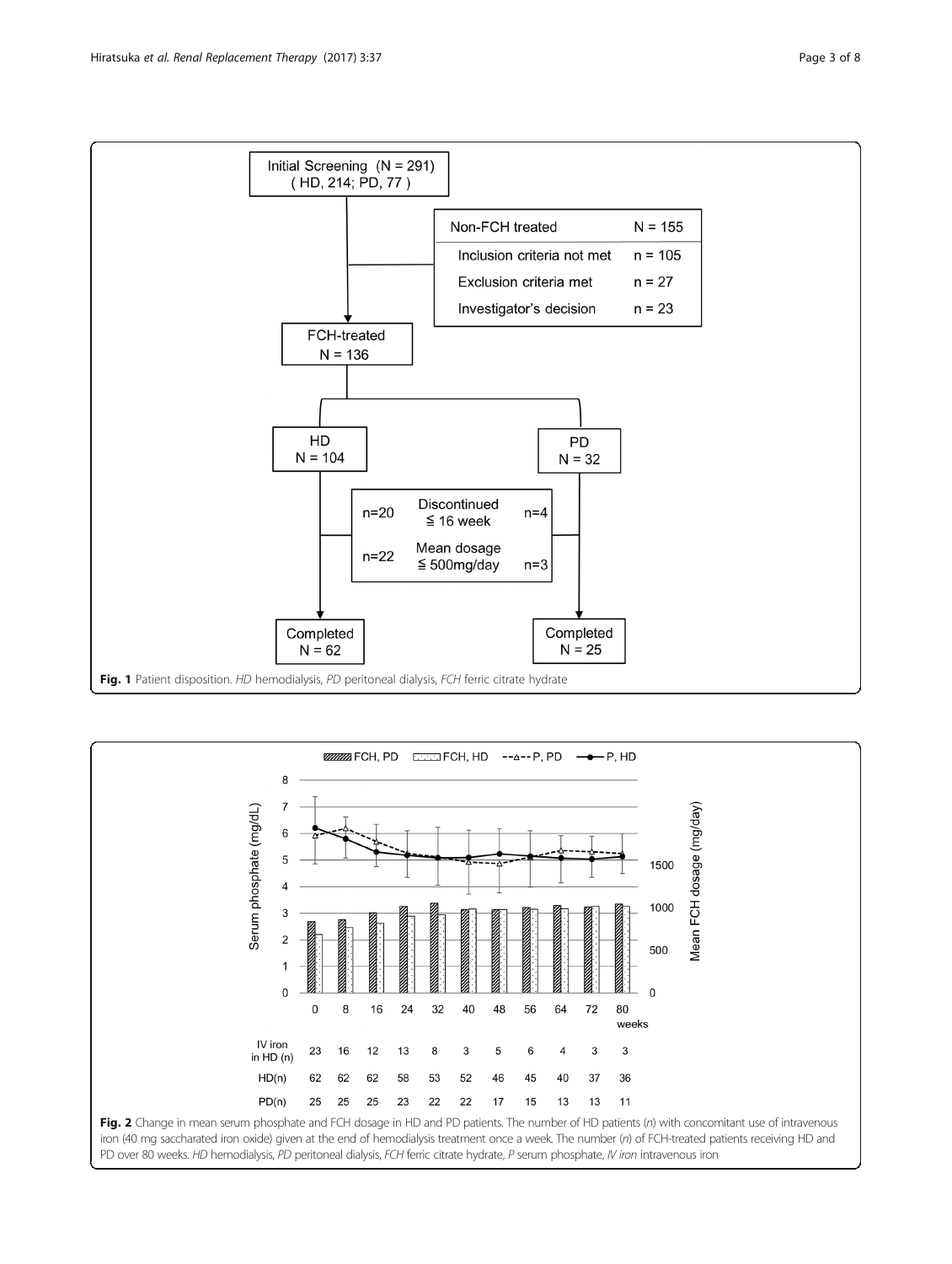<span id="page-3-0"></span>Table 1 Baseline characteristics of the study population

| Parameters                                        | Total<br>$N = 87$    | НD<br>$n = 62$     | VS. | PD (HYB)<br>$n = 25(7)$ |
|---------------------------------------------------|----------------------|--------------------|-----|-------------------------|
| Age (years)                                       | $61.9 \pm 12.5$      | $65.1 \pm 11.9$    |     | $54.0 \pm 10.4$         |
| Gender [male/female<br>(male %)                   | 49/38<br>(56.3)      | 37/25<br>(59.7)    |     | 12/13<br>(48.0)         |
| Duration of dialysis (years)                      | $5.81 \pm 5.90$      | $6.38 \pm 6.56$    |     | $4.42 \pm 3.51$         |
| Cause of ESRD (DM %)                              | 40 (46.0)            | 30 (48.4)          |     | 10(40.0)                |
| Laboratory data at start                          |                      |                    |     |                         |
| Hemoglobin (g/dL)                                 | $10.0 \pm 0.80$      | $10.1 \pm 0.67$    |     | $9.9 \pm 1.05$          |
| Transferrin saturation (%)                        | $19.1 \pm 8.86$      | $17.7 \pm 8.34$    |     | $22.5 \pm 9.34$         |
| Serum ferritin (ng/dL)                            | $52.1 \pm 43.3$      | $45.3 \pm 28.1$    |     | $69.1 \pm 63.0$         |
| Serum phosphate (mg/dL)                           | $6.13 \pm 1.15$      | $6.21 \pm 1.19$    |     | $5.92 \pm 1.07$         |
| Corrected serum calcium<br>(mq/dL)                | $9.24 \pm 0.79$      | $9.16 + 0.77$      |     | $9.45 + 0.82$           |
| Intact PTH (pg/dL)                                | $261.1 \pm$<br>204.7 | $228.6 +$<br>146.3 |     | $341.9 +$<br>293.6      |
| Albumin (g/dL)                                    | $3.65 \pm 0.38$      | $3.72 \pm 0.34$    |     | $3.48 \pm 0.44$         |
| C-reactive protein (mg/dL)                        | $0.30 \pm 0.40$      | $0.32 \pm 0.38$    |     | $0.27 \pm 0.43$         |
| Concomitant drugs at start                        |                      |                    |     |                         |
| Average DA dosage<br>(µg/week)                    | $34.4 \pm 24.8$      | $35.1 \pm 27.1$    |     | $32.5 \pm 18.1$         |
| <sup>a</sup> IV or oral iron preparations,<br>N(% | 34 (39.1)            | 25(40.3)           |     | 9(36.0)                 |
| Calcium carbonate, N (%)                          | 53 (60.9)            | 42 (67.7)          |     | 11(44.0)                |
| Sevelamer hydrochloride,<br>N(%                   | 8(9.2)               | 3(4.8)             |     | 5(20.0)                 |
| Lanthanum carbonate,<br>N(%                       | 37 (42.5)            | 27 (43.5)          |     | 10(40.0)                |
| Cinacalcet, N (%)                                 | 20 (23.0)            | 14 (22.6)          |     | 6(24.0)                 |

Data are presented as means ± standard deviation

HD hemodialysis, PD peritoneal dialysis, HYB combination therapy with PD and HD, ESRD end-stage renal disease, DM diabetes mellitus, PTH parathormone, DA darbepoetin alpha <sup>a</sup>

<sup>a</sup>IV iron, intravenous saccharated iron oxide; oral iron, ferrous citrate

from baseline to 16, 24, and 40 weeks (Fig. [3b, c, e, f](#page-4-0)). Unpaired Welch's  $t$  test was used for comparisons between HD and PD patients for changes in serum ferritin and the mean total amount of FCH per day from baseline to 40 weeks or the end of treatment at 80 weeks (Fig. [4a, b](#page-4-0)). Multiple regression analysis of changes in serum ferritin levels from baseline to 40 weeks was used to identify risk factors (Table [3](#page-5-0)).

## Results

In PD and HD groups, decline in the mean weekly ESA dose (darbepoetin alpha), which was significant at 16 weeks compared to the FCH therapy initiation, stabilized thereafter. Mean hemoglobin concentrations remained stable at 10–11 g/dL (Fig. [3a, b](#page-4-0)). The ERI declined parallel to changes in weekly ESA doses and was significantly lower at 16 weeks (Fig. [3c](#page-4-0)). The mean ESA dose in the HD group decreased by 16.5 μg/week

 $(P = 1.94 \times 10^{-4})$  and in the PD group decreased by 12.0 μg/week ( $P = 0.002$ ). In both groups, the reticulocyte counts gradually increased throughout the period (Fig. [3d\)](#page-4-0) and TSAT values increased to peak values by 24 weeks and stabilized thereafter (Fig. [3e\)](#page-4-0). The average difference in TSAT was 8.2% ( $P = 5.35 \times 10^{-6}$ ) in the HD group and 10.9% ( $P = 0.010$ ) in the PD group.

Changes in serum ferritin levels were different between the groups. In HD patients, there was a gradual increase during the study period, but in PD patients, the increase was rapid, reaching peak at 40 weeks, with erratic changes observed thereafter (Fig. [3f](#page-4-0) ).

Increases in serum ferritin levels from baseline to 40 or 80 weeks (Fig. [4a](#page-4-0)) were compared between the two groups. At 40 weeks, the difference was 63.0 and 169.0 ng/mL for the HD and PD groups, respectively. The increase in serum ferritin levels in PD patients was significantly higher; the difference between the two groups was 106.0 ng/mL (95% confidence interval [CI], 175.9–27.9;  $P = 0.009$ ). An analysis of changes from baseline to 80 weeks revealed that the increase in mean serum ferritin levels in the HD and PD groups were not significantly different  $(P = 0.06)$ . A comparison of changes in the mean total amount of oral FCH administered per day from baseline to either 40 or 80 weeks revealed no significant differences (Fig. [4b](#page-4-0)). Overall results indicated that increase in serum ferritin levels was more rapid in the PD group although some HD patients also used intravenous iron preparations (Fig. [2](#page-2-0)).

An assessment of FCH-associated adverse events from baseline to the study endpoint at 80 weeks in the HD and PD groups were at 45.2 and 37.5%, respectively (Table [2](#page-5-0)). The most frequent adverse event in the HD group was gastrointestinal symptoms reported by 16.3% patients, followed by hemoglobin overshooting observed in 10.6% patients within the first 16 weeks. In the PD group, ferritin overload was the most frequent adverse event observed in 15.6% patients after 40 weeks. These findings suggested that hemoglobin was more likely to increase soon after FCH initiation in HD patients whereas ferritin accumulation during the later stages of FCH therapy was more likely in PD patients.

Factors independently associated with changes in serum ferritin with FCH therapy were assessed by multiple regression analysis (Table [3\)](#page-5-0). Thirteen variables as potential factors for iron accumulation were selected, and the outcome was changed in serum ferritin levels from baseline to 40 weeks in both groups. The dialysis method had the highest P value  $(1.23 \times 10^{-6})$  with a regression coefficient  $(R<sup>2</sup>)$  of 105.91 (95%CI, 66.64-145.19). BMI, baseline reticulocyte count, and ERI were also significant risk factors  $(P = 0.008, P = 0.002, and P = 0.050, respectively).$  Therefore, the method of dialysis was the strongest independent risk factor for iron accumulation at 40 weeks of FCH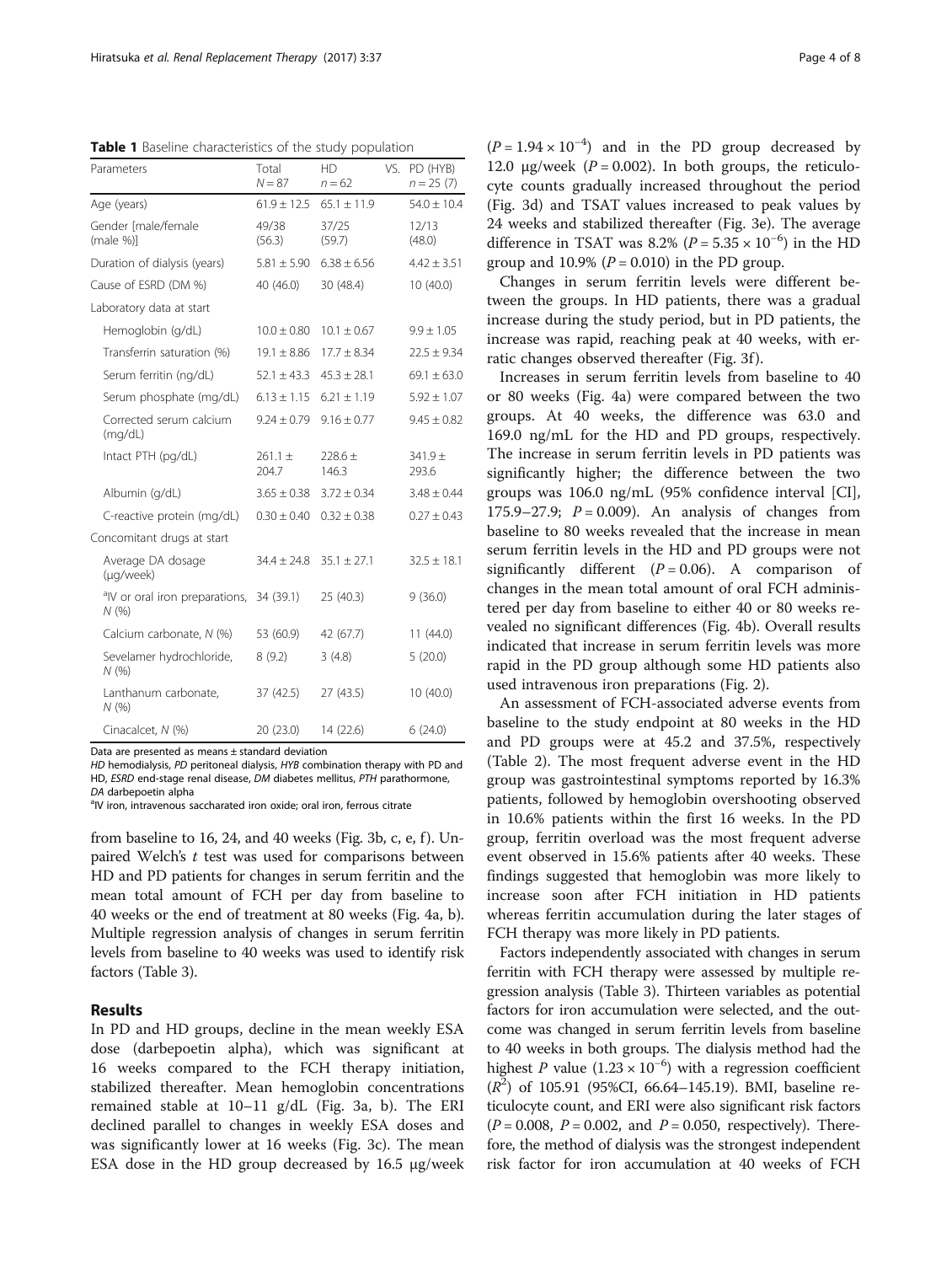<span id="page-4-0"></span>

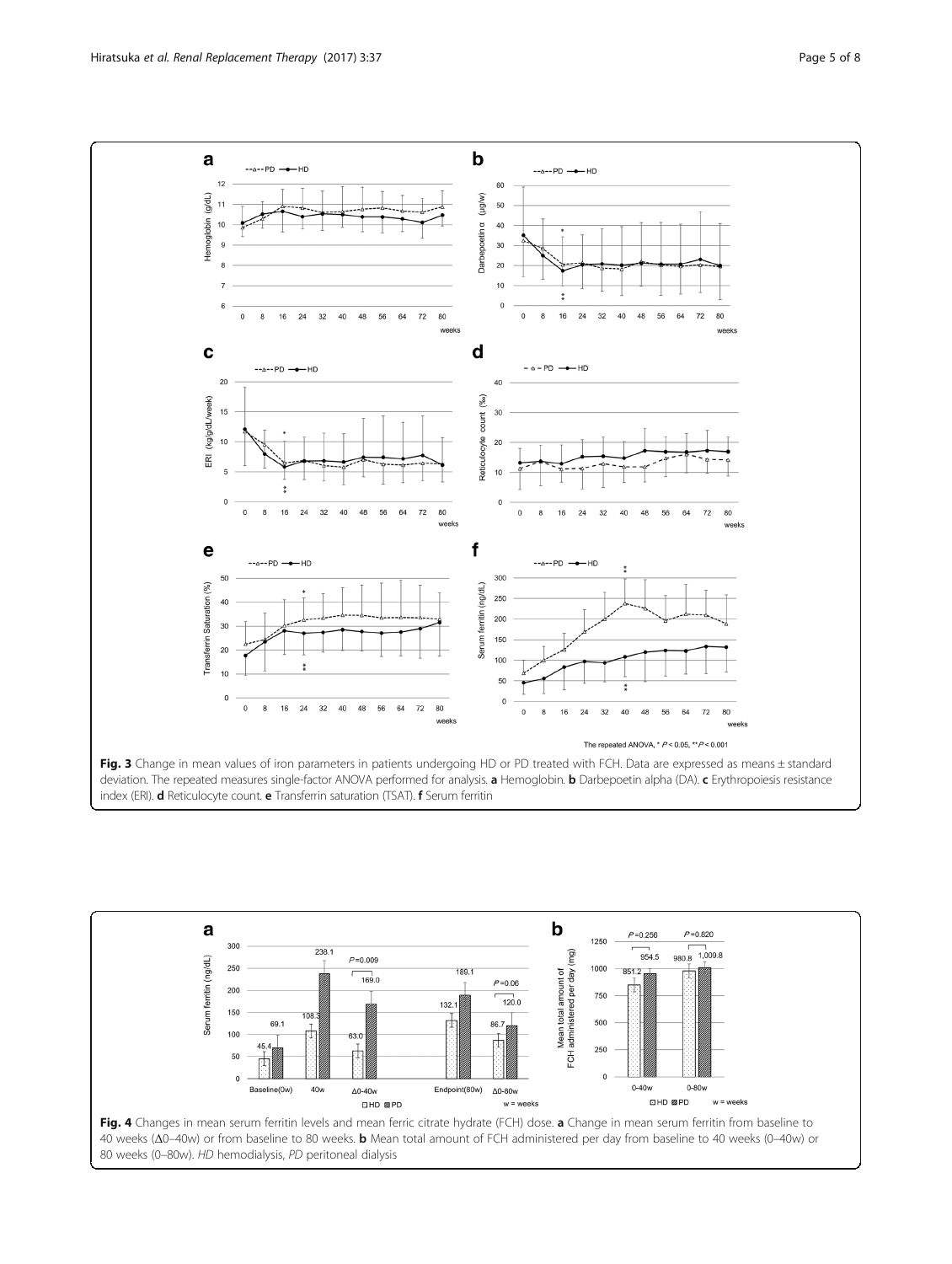<span id="page-5-0"></span>Table 2 Summary of adverse events with FCH treatment

| Adverse events                 | Total<br>$N = 136 (%)$ |              | HD<br>$n = 104$ (%) |        | VS. | P <sub>D</sub> | $n = 32(96)$ |  |
|--------------------------------|------------------------|--------------|---------------------|--------|-----|----------------|--------------|--|
| Any adverse event              | 59                     | (43.4)       | 47                  | (45.2) |     | 12             | (37.5)       |  |
| Hemoglobin overshoot, >13 g/dL | 12                     | (8.8)        | 11                  | (10.6) |     |                | (3.1)        |  |
| Ferritin overload, >300 ng/dL  |                        | (3.6)        | 0                   | (0)    |     |                | (15.6)       |  |
| Gastrointestinal symptoms      | 17                     | $(12.5)^{a}$ | 17                  | (16.3) |     | 0              | (0)          |  |
| Hypophosphatemia, <3.5 mg/dL   |                        | (3.7)        | 3                   | (2.9)  |     |                | (6.3)        |  |
| Death                          | 10                     | (7.4)        |                     | (6.7)  |     |                | (9.4)        |  |
| Other                          | 10                     | $(7.4)^{b}$  | 9                   | (8.7)  |     |                | (3.1)        |  |

HD hemodialysis, PD peritoneal dialysis

<sup>a</sup>Any digestive trouble; nine diarrhea, four constipation, four abdominal discomfort

<sup>b</sup>Other; four nothing by mounth, four darkening of stools, one itching, one eosinophilia

therapy after controlling for diabetes mellitus, BMI, serum phosphorus, mean FCH dose, hemoglobin, reticulocyte count, ERI, TSAT, ferritin, albumin, CRP, and β2 microglobulin.

## Discussion

Patients with ESRD are frequently iron deficient. Decreased iron stores are the most common reason for resistance to treatment for anemia. As per 2015 JSDT guidelines for renal anemia in chronic kidney disease, the target hemoglobin range is 10.0–12.0 g/dL for HD patients and 11.0–13.0 g/dL in PD patients; iron supplementation is to

**Table 3** Multiple regression analysis for risk factors for increase in serum ferritin levels at 40 weeks

| Variables                                  | Regression<br>coefficient | 95% CI                       | $P$ value   |
|--------------------------------------------|---------------------------|------------------------------|-------------|
| Method of dialysis (PD)                    | 105.91                    | (66.64 to 145.19)            | $<0.001***$ |
| Diabetes mellitus (1)                      | 10.56                     | $(-23.65$ to $44.77)$        | 0.539       |
| Body mass index<br>(per 1%)                | $-5.00$                   | $(-8.63 \text{ to } -1.36)$  | $0.008**$   |
| Phosphorus<br>(per 1 mg/dL)                | 2.27                      | $(-13.08 \text{ to } 17.63)$ | 0.768       |
| Mean FCH dose<br>(per 1 mg/day)            | $-2.80$                   | $(-13.25 \text{ to } 7.65)$  | 0.594       |
| Hemoglobin<br>(per $1$ g/dL)               | 14.18                     | $(-10.81$ to 39.17)          | 0.261       |
| Reticulocyte count<br>(per 1%o)            | 5.02                      | $(1.93 \text{ to } 8.12)$    | $0.002**$   |
| Erythropoiesis resistance<br>index (per 1) | 2.55                      | $(0.00 \text{ to } 5.10)$    | $0.050*$    |
| Transferrin saturation<br>(per 1%)         | $-1.63$                   | $(-3.73 \text{ to } 0.48)$   | 0.127       |
| Ferritin (per 1 ng/mL)                     | $-0.10$                   | $(-0.62 \text{ to } 0.41)$   | 0.687       |
| Albumin (per 1 g/dL)                       | 42.56                     | $(-10.06 \text{ to } 95.18)$ | 0.111       |
| C-reactive protein<br>(per 1 mg/dL)        | $-35.00$                  | (-84.85 to 14.86)            | 0.165       |
| β2-microglobulin<br>(per 1 $mq/L$ )        | $-1.42$                   | $(-4.66 \text{ to } 1.81)$   | 0.382       |

CI confidence interval, PD peritoneal dialysis, FCH ferric citrate hydrate \*P < 0.05, \*\*P < 0.01, \*\*\*P < 0.001

begin if TSAT is <20% and/or serum ferritin <100 ng/mL, and discontinued if serum ferritin is >300 ng/mL. Several guidelines recommend intravenous iron therapy for superior efficacy over oral therapy. However, others caution against potential toxicities induced by intravenous iron therapy and subsequent increases in mortality, cardiovascular diseases, and infections [\[13](#page-7-0)–[16](#page-7-0)]. Therefore, the ironbased phosphate binder, FCH, was recently reassessed because it affects both mineral and iron metabolism and delivers iron by oral intake. As oral iron works via a "mucosal block" in the intestine, the ability of selfregulated iron absorption [\[17, 18\]](#page-7-0), FCH, is more effective for maintaining hemoglobin levels or more safety for not increased inflammatory makers and oxidative stress if the serum ferritin level is less than 100 ng/dl [\[19](#page-7-0)–[21](#page-7-0)]. Despite dual benefits, FCH has a narrow therapeutic index and could simultaneously put the patient at risk for increased hemoglobin levels and iron accumulation.

The findings of the present study indicated that in PD and HD patients, FCH was successful in treating iron deficiency anemia and reducing the necessity of ESA in maintaining target hemoglobin levels. Changes in hemoglobin levels occurred early within the first 16 weeks, TSAT reached peak at 24 weeks, and reticulocyte count showed a gradual increase throughout the period. These findings, in conjunction with the adverse events, suggest that overshooting hemoglobin levels are more likely in HD patients within the first 16 weeks.

Another significant difference between the groups was the changing rate of iron accumulation, which occurred earlier in PD patients. As a phosphate binder, the FCH dose was increased in some patients with serum phosphate levels above 6.0 mg/dL, subsequently serum ferritin concentrations also increased over 300 ng/dL by 40 weeks. Some PD patients discontinued FCH or decreased the dose, and others who continued FCH could reduce dietary iron absorption due to elevated hepcidin concentrations as high hepcidin or ferritin levels block intestinal iron absorption. In contrast, iron accumulation, reflected in increased serum ferritin levels, was gradual over the 80-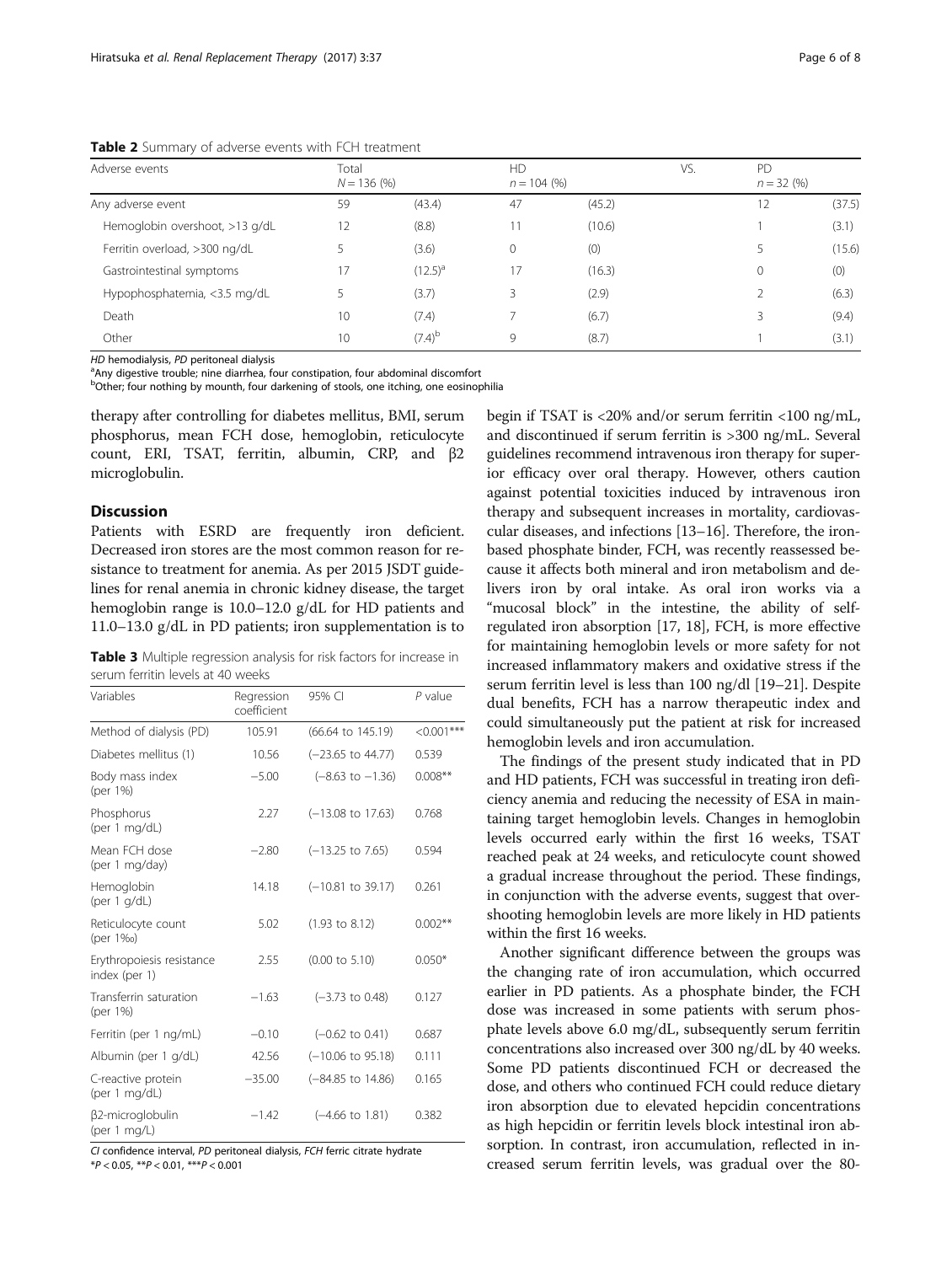<span id="page-6-0"></span>week study period in HD patients who routinely suffer iron loss due to the dialysis procedure itself, this does not occur in PD.

Consequently, the method of dialysis should be taken into consideration during the assessment of iron stores in CKD patients for accurate determination of the FCH starting dose. We suggest that patients should be started on relatively small doses of FCH to minimize the risk of elevated hemoglobin and ferritin levels. Long-term continuous FCH therapy is essential for achieving maximum benefit; therefore, other phosphate binders should be considered to maintain serum phosphorus levels below 6.0 ml/dL.

The adverse events observed in this cohort indicated that the hemoglobin overshoot occurred within the first 16 weeks in HD patients and ferritin overload occurred after 40 weeks in PD patients. Simultaneously, HD patients suffered gastrointestinal reactions earlier than PD patients. Prescribing information for FCH from the clinical trial in Japan reported these side effects in 17.1% HD patients and 30.4% PD patients. Our study had different results, and the reasons for this are unclear. A possible explanation is that HD patients suffer severe iron deficiency due to iron loss, and consequently, their digestive tract has a more intense, iron burden that causes gastrointestinal reactions.

Limitations of the current study are the following: The number of patients was small especially in the PD group in this single-center study, and future multi-center studies with larger cohorts are necessary. The study did not have extended observation periods, and evaluation of FCH-induced increments of serum ferritin associated with clinical outcomes such as infection, cardiovascular events, and mortality, these should be studied in the future.

## Conclusions

Oral FCH therapy is successful as iron supplementation for dialysis patients. However, there was an association between the dialysis method and iron accumulation with long-term FCH therapy. Serum ferritin levels were higher in PD patients than those receiving HD. Therefore, the method of dialysis should be taken into consideration when evaluating iron stores of patients with CKD to determine the appropriate starting dose of FCH.

#### Abbreviations

CKD: Chronic kidney disease; CRP: C-reactive protein; ERI: Erythropoietin resistance index; ESA: Erythropoiesis stimulating agent; ESRD: End-stage renal disease; FCH: Ferric citrate hydrate; HD: Hemodialysis; PD: Peritoneal dialysis; TSAT: Transferrin saturation

#### Acknowledgements

The authors are grateful to all the medical staff who participated in this study, especially KK, JF, and RM.

## Funding

There is no funding to be disclosed.

#### Availability of data and materials

The datasets used and/or analyzed during the current study are available from the corresponding author upon reasonable request.

#### Authors' contributions

MH was involved in the study design, study procedure implementation, data analysis and article writing of the manuscript. KKo reviewed the study design and interpretation of results. JF and RM contributed to clinical data collection. KS, JY, AN, CI, SK, AH, KKa and TM participated in the study. All authors read and approved the final manuscript.

#### Competing interests

The authors declare that they have no competing interests.

#### Consent for publication

Not applicable.

#### Ethics approval and consent to participate

This study was conducted in accordance with the Declaration of Helsinki and approved by the institutional review board in Kariya-Toyota General Hospital, (approval number 251).

#### Publisher's Note

Springer Nature remains neutral with regard to jurisdictional claims in published maps and institutional affiliations.

#### Author details

<sup>1</sup>Department of Nephrology, Kariya-Toyota General Hospital, 5-15 Sumiyoshi-cho, Kariya-city, Aichi Prefecture 448-8505, Japan. <sup>2</sup>Department of Pharmacy, Kariya-Toyota General Hospital, Kariya, Japan. <sup>3</sup>Department of Clinical Engineering Technology, Kariya-Toyota General Hospital, Kariya, Japan.

## Received: 18 December 2016 Accepted: 31 May 2017 Published online: 05 September 2017

#### References

- 1. Dwyer JP, Sika M, Schulman G, et al. Dose-response and efficacy of ferric citrate to treat hyperphosphatemia in hemodialysis patients: a short-term randomized trial. Am J Kidney Dis. 2013;61(5):759–66.
- 2. Yokoyama K, Akiba T, Fukagawa M, et al. JTT-751 for treatment of patients with hyperphosphatemia on peritoneal dialysis. Nephron Clin Pract. 2014; 128(1-2):135–40.
- 3. Yokoyama K, Hirakata H, Akiba T, Fukagawa M, Nakayama M, Sawada K, et al. Ferric citrate hydrate for the treatment of hyperphosphatemia in nondialysis-dependent CKD. Clin J Am Soc Nephrol. 2014;9(3):543–24.
- 4. Lewis JB, Sika M, Koury MJ, et al. Ferric citrate controls phosphorus and delivers iron in patients on dialysis. J Am Soc Nephrol. 2015;26(2):493–503.
- 5. Iguchi A, Kazama JJ, Yamamoto S, et al. Administration of ferric citrate hydrate decreases circulating FGF23 levels independently of serum phosphate levels in hemodialysis patients with iron deficiency. Nephron. 2015;131(3):161–6.
- 6. Thomas A, Peterson LE. Reduction of costs for anemia-management drugs associated with the use of ferric citrate. Int J Nephrol Renov Dis. 2014;7:191–201.
- 7. Rodby R, Umanath K, Niecestro R, et al. Phosphorus binding with ferric citrate is associated with fewer hospitalizations and reduced hospitalization costs. Expert Rev Pharmacoecon Outcomes Res. 2015;15:545–50.
- 8. Kidney Disease Improving Global Outcomes (KDIGO). Clinical practice guideline for anemia in chronic kidney disease. Kidney Int. 2012;Suppl 2:292–8
- 9. Daimon S, Mizushima I. Effect of oral and intravenous iron therapy on hemoglobin levels in hemodialysis patients according to serum ferritin level. Renal Replacement Therapy. 2016;2:63.
- 10. Yokoyama K, Akiba T, Fukagawa M, et al. Long-term safety and efficacy of a novel iron-containing phosphate binder, JTT-751, in patients receiving hemodialysis. J Ren Nutr. 2014;24(4):261–7.
- 11. Tsubakihara Y, Nishi S, Akiba T, et al. 2008 Japanese Society for Dialysis Therapy: guidelines for renal anemia in chronic kidney disease. Ther Apher Dial. 2010;14(3):240–275.14.